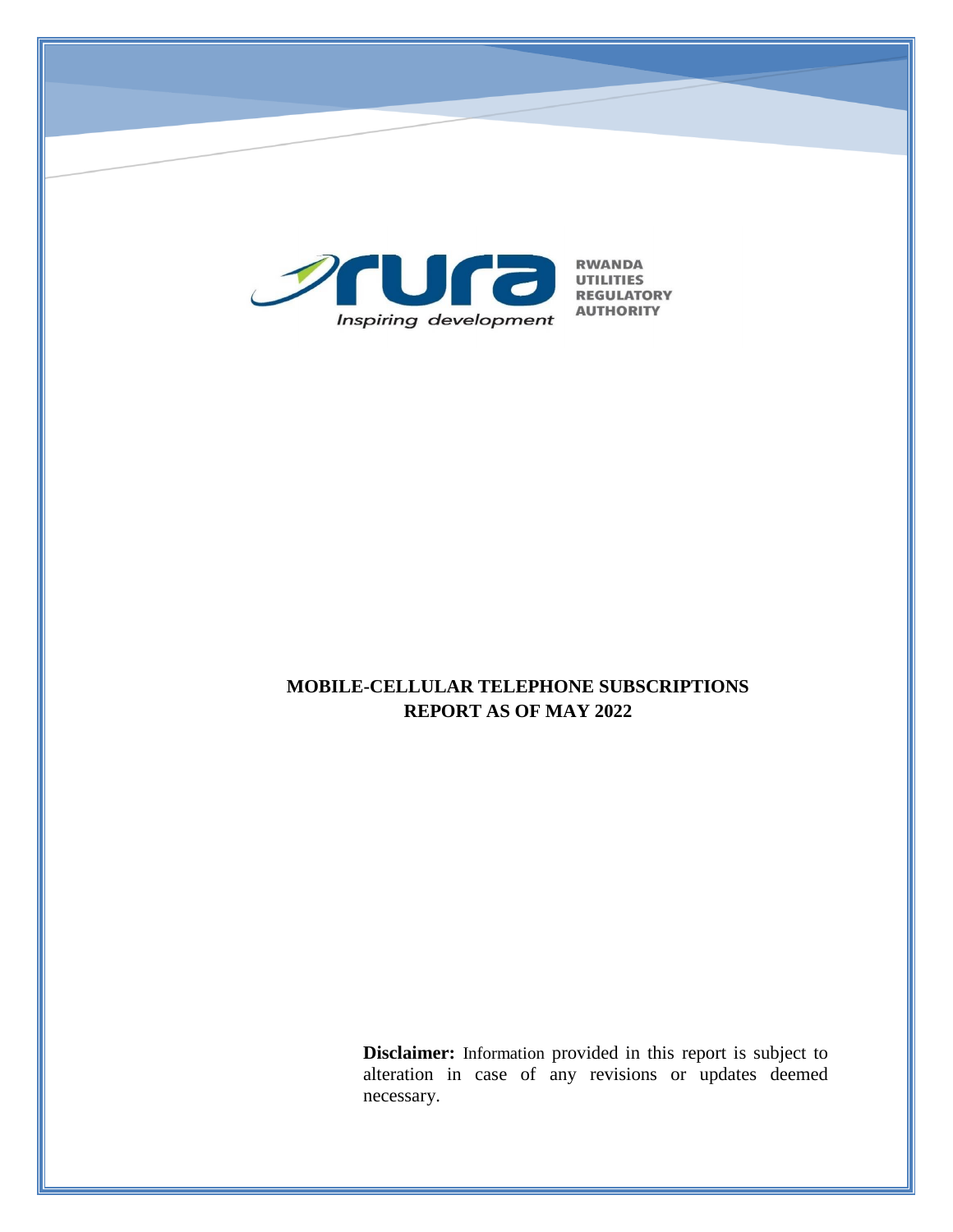### **1. Mobile-cellular telephone subscriptions as of May 2022**

The total number of active mobile-cellular telephone subscriptions<sup>1</sup> in Rwanda increased up to 10,540,567 at the end of May 2022 compared to 10,525,830 SIM cards reported at the end of April 2022, representing an increase of 0.14%. The postpaid subscriptions raised from 134,023 at the end of April 2022 to 134,196 SIM cards recorded at the end of May 2022 and prepaid subscriptions increased to 10,406,371 as of May 2022 in comparison to 10,391,807 SIM cards reported at the end of April 2022.

| Table 1: Active mobile-cellular telephone subscriptions as of May 2022 |  |  |
|------------------------------------------------------------------------|--|--|
|------------------------------------------------------------------------|--|--|

|                       | April 2022 |            | May 2022   |          |            | Monthly    |           |
|-----------------------|------------|------------|------------|----------|------------|------------|-----------|
| Name of operator      | Postpaid   | Prepaid    | Total      | Postpaid | Prepaid    | Total      | variation |
| <b>MTN Rwanda Ltd</b> | 128.998    | 6,799,952  | 6,928,950  | 129,166  | 6,799,991  | 6,929,157  | $0.00\%$  |
| Airtel Rwanda Ltd     | 5,025      | 3,591,855  | 3,596,880  | 5,030    | 3,606,380  | 3,611,410  | 0.40%     |
| <b>Total</b>          | 134,023    | 10,391,807 | 10,525,830 | 134,196  | 10,406,371 | 10,540,567 | 0.14%     |

**Source: Operators' reports**





#### **Source: Operators' reports**

 $\overline{a}$ 

<sup>&</sup>lt;sup>1</sup> Active mobile-cellular telephone subscriptions are the number of SIM Cards that have been used during the last three months.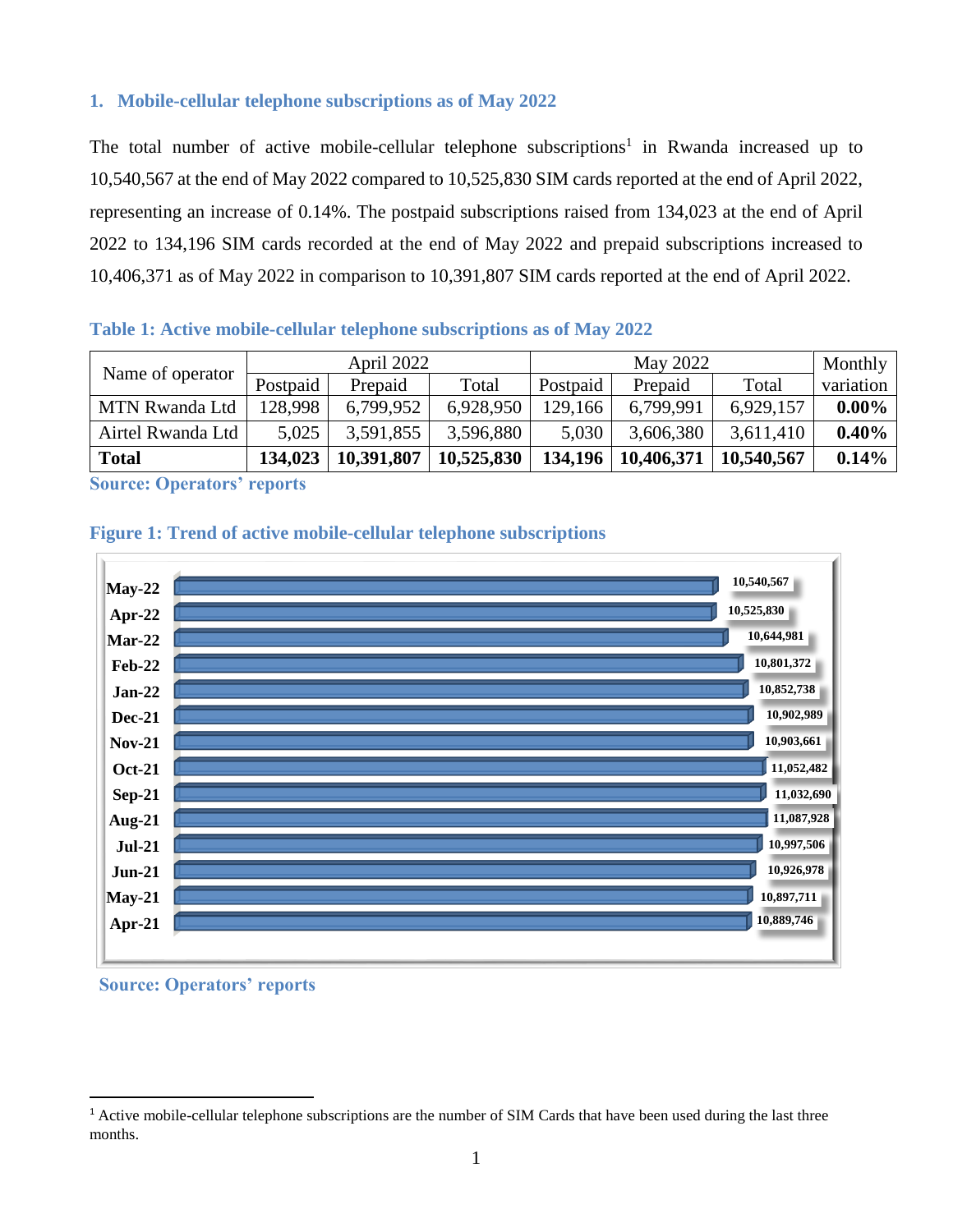

# **Figure 2: Trend of active mobile-cellular telephone subscriptions by postpaid and prepaid**

**Source: Operators' reports**

## **2. Mobile-cellular telephone subscriptions per 100 inhabitants**

As of May 2022, the Mobile Penetration Rate that refers to the number of active SIM cards per total projected population remained at 80.6% same as April 2022 publications.



**Figure 3: Trend of mobile-cellular telephone subscriptions per 100 inhabitants**

**Source: Operators' reports**